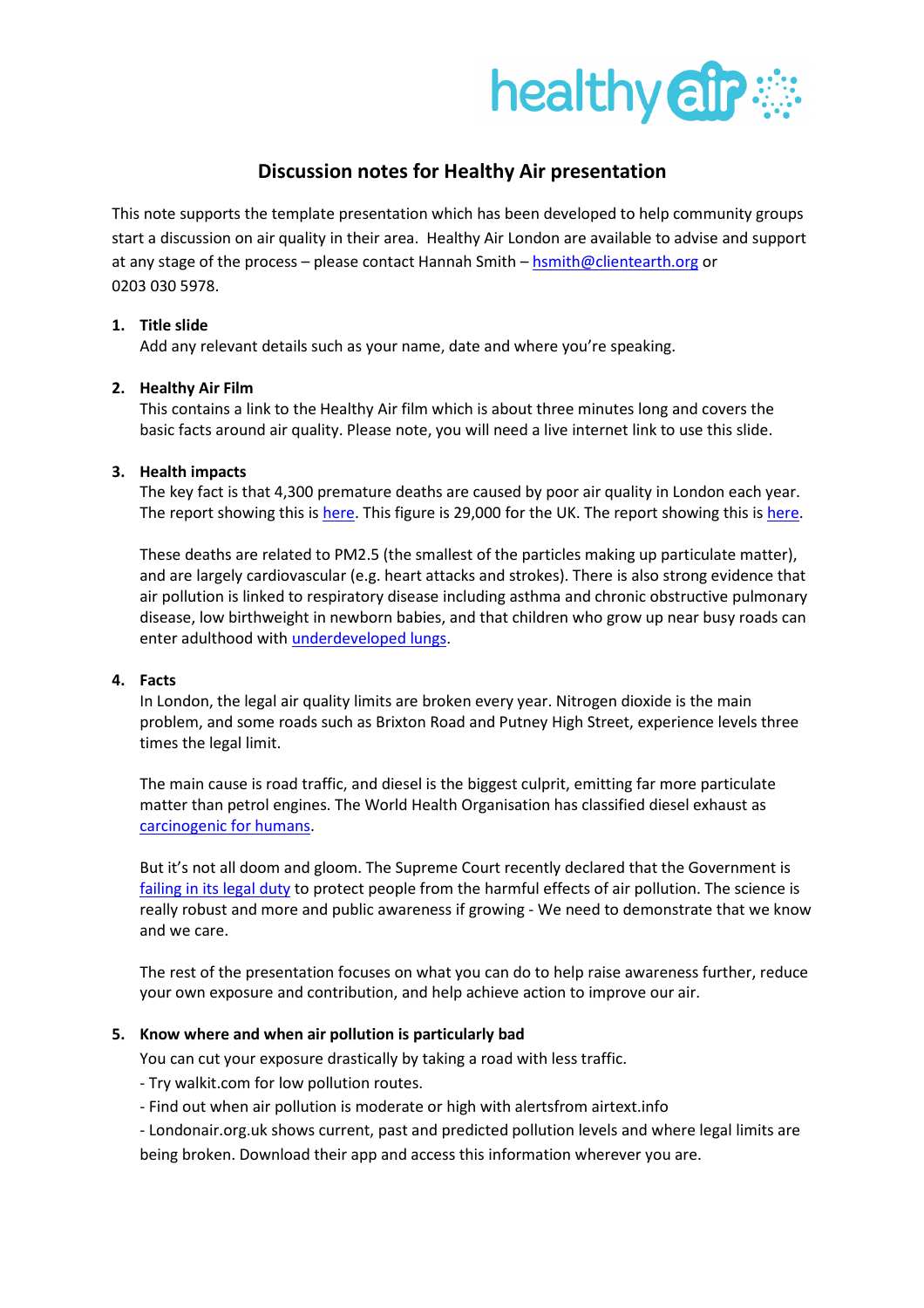

# 6. Your area

To fill this slide with local information you should look at www.londonair.org.uk.

Choose your local authority from the list here and then look on the map for the one closest to you. Click on the circle representing the monitor, then click 'view statistics' and change the date in the drop down menu to the last full year. It should then display which objectives have been achieved and which have not.

#### 7. Know how to reduce your own contribution

You're not protected by being inside a car. If you walk or cycle you can choose a less polluted route whilst improving your health by taking exercise, safe in the knowledge that you're not adding to air pollution.

For more ideas see the website.

## 8. Visit healthyair.org.uk for info and support

There is more information, resources and news on the website – have a look.

#### 9. Discussion

For the discussion we have set out a number of questions that might be good to start with, if you want to think about how to get more involved.

#### A) What is our local situation?

As well as looking at londonair.org.uk, you could also try the following:

#### See where Air Quality Management Areas (AQMA) have been declared.

Each local authority in the UK reviews air quality in their area, and where it is not meeting legal limits for one or more pollutants, they must declare it as an AQMA, and then develop a Local Air Quality Action Plan (LAQAP) which sets out how they 'work towards' achieving the limits.

Most of London is covered by an AQMA so unfortunately you may not need to look far. You can search for your local borough and action plan here.

#### Local mortality figures

The Department of Health has produced figures for the mortality (death) impacts of one kind of pollution (PM2.5) for London boroughs. These figures show the percentage of deaths that can be attributed to this kind of pollution. You can see these figures and full definitions on the Public Health Outcomes Framework website.

## B) Are there other groups we could link with?

If you are a member of a local group then see if you can gain their support in raising awareness of this issue. To build support, you could also link up with others in the area. Some to try are your local: Older people's forum, Living Streets Group, Friends of the Earth group, transport group, environment forum, parenting groups, faith groups, other local societies and interest groups.